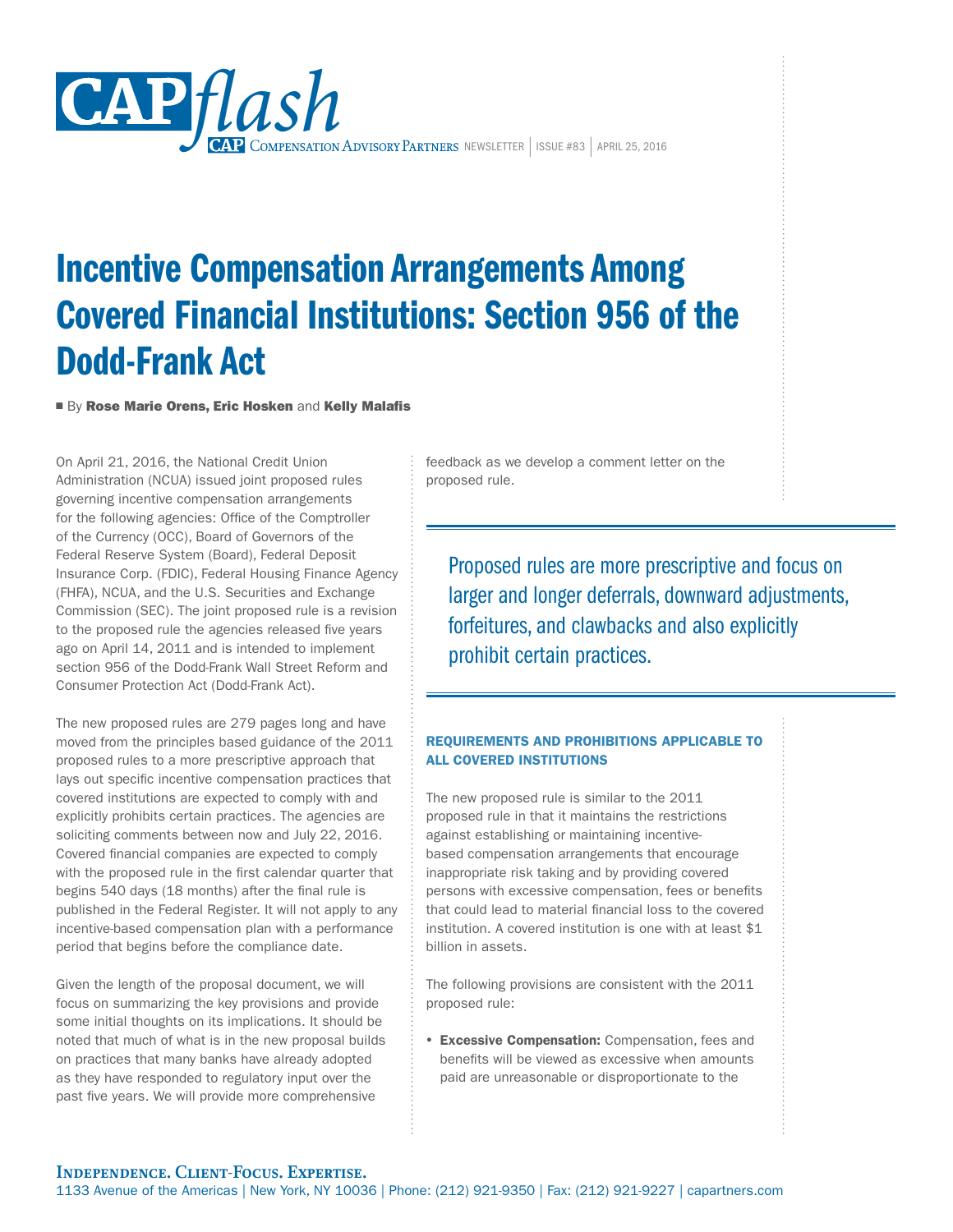services provided by a covered person, considering all factors, including:

- Combined value of all compensation, fees and benefits to a covered person;
- The compensation history of the covered person and other individuals with comparable expertise at the covered institution;
- The financial condition of the covered institution:
- Compensation at comparable institutions (specific criteria described in the proposal);
- For post-employment benefits, the potential cost and benefit to the covered institution;
- Any connection between the covered person and any fraudulent act or omission, breach of trust or fiduciary duty, or insider abuse with regard to the covered institution.
- Risk Balancing: An incentive-based compensation arrangement will be considered to encourage inappropriate risks that could lead to material financial loss to the covered institution, unless the arrangement:
	- Appropriately balances risk and reward;
	- Is compatible with effective risk management and controls; and
	- Is supported by effective governance.

Key Addition: What is new in the proposed rule is that an incentive-based compensation arrangement would not be considered to appropriately balance risk and reward unless it:

- Includes financial and non-financial measures of performance;
- Is designed to let non-financial measures of performance override financial measures of performance, when appropriate; and
- Is subject to adjustment to reflect actual losses, inappropriate risks taken, compliance deficiencies, or other measures or aspects of financial and nonfinancial performance.

Board Oversight: Also, similar to the 2011 proposed rule, the new proposed rule requires that the Board of Directors:

- Conduct oversight of the covered institution's incentive –based compensation program;
- Approve incentive-based compensation arrangements for senior executive officers, including amounts of awards, and at the time of vesting, payouts under such arrangements; and
- Approve material exceptions or adjustments to incentive-based compensation policies or arrangements for senior executive officers.

## COVERED INSTITUTION CATEGORIES

The proposed rules segment covered institutions into three main categories:

- Level 1: Greater than \$250 billion assets
- Level 2: Greater than \$50 billion assets, less than \$250 billion assets
- Level 3: Greater than \$1 billion assets less than \$50 billion assets

The requirements of the proposed rule vary by type of institution with the more prescriptive aspects of the rule having the most impact on Level 1 and Level 2 covered institutions which due to their size and complexity are viewed as the most likely organizations to contribute to systemic risk. It should be noted that the Agencies have reserved the authority to require certain Level 3 institutions with assets between \$10 billion and \$50 billion to comply with the more rigorous requirements applicable to Level 1 and Level 2 organizations if they find that the complexity of operations or compensation practices are comparable to those of a Level 1 or Level 2 covered institution.

## RISK MANAGEMENT AND CONTROLS

The risk management and controls required under the proposed rules are more extensive than prior guidance. Level 1 and Level 2 institutions would be required to have a risk management framework in place for their incentive based compensation programs that is independent of any lines of business and includes an independent compliance program to provide controls, testing, monitoring and training of the institution's policies and procedures. In addition it would require covered institutions to:

• Provide individuals in control functions with appropriate authority to influence the risk-taking business areas they monitor and ensure that covered persons in control functions would be compensated independently from the areas they monitor; and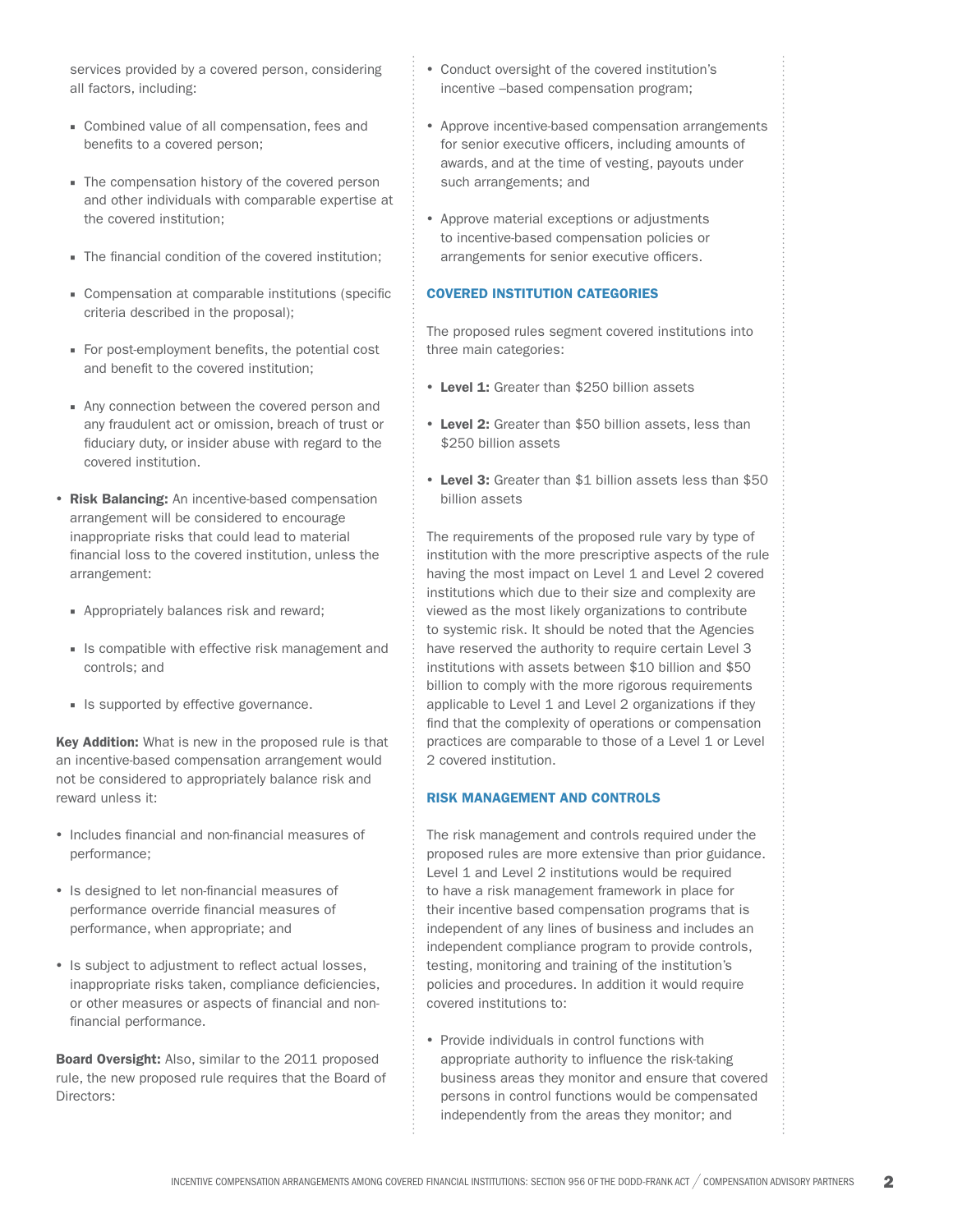• Provide for independent monitoring of whether plans are appropriately risk balanced, events that relate to forfeiture or downward adjustments and compliance with the institution's policies and procedures

While not as explicit in the 2011 rules this is another area where most large institutions have developed well defined risk management functions that independently oversee/monitor incentive compensation programs and participate in evaluating individual and plan compliance.

## **GOVERNANCE**

The proposed rule formally requires Level 1 and Level 2 institutions to establish an independent compensation committee (comprised of directors who are not members of management) to assist the Board of Directors in carrying out its responsibilities. It would be expected to obtain input from the institution's audit and risk committees related to the effectiveness of the institution's overall program and related processes. Management will be required to submit a written assessment of the effectiveness of the program, compliance and processes that are consistent with the risk profile of the covered institution. Separately, the compensation committee would also be required to annually obtain a similar written assessment from the audit or risk management function.

Level 1 and Level 2 institutions have generally integrated their processes for reviewing compensation programs and individual decision making with the risk (and audit) committee at least annually. Additionally compensation committees receive reports on a periodic basis from internal risk management. The rules provide a more detailed set of processes and documentation for these activities.

#### DISCLOSURE AND RECORD KEEPING REQUIREMENTS

The proposed rule requires all Level 1 and Level 2 covered institutions to create annually, and retain for seven years, documents that cover the following:

- 1. Senior executives and significant risk-takers (listed by legal entity, job function, organizational hierarchy and line of business)
- 2. Incentive-based compensation arrangements for senior executives and significant risktakers, including percentage of incentive-based compensation deferred and the form of award
- 3. Any forfeiture, downward adjustments or clawback reviews and decisions for senior executives and significant risk-takers

4. Any material changes to the covered institution's incentive-based compensation arrangements or policies

This record keeping requirement replaces an annual reporting requirement in the 2011 proposal. Based on our experience, in their interactions with regulators, most covered institutions have been required to develop and maintain extensive record keeping around their incentive compensation arrangements so the main new requirements are the specific content of the record keeping and the seven year retention period.

#### COVERED PERSONS

The proposed rule describes specific employees that will be subject to the proposed rule labeled as senior executive officers and significant risk-takers. These categories are roughly equivalent to Category 1 and Category 2 employees under the 2011 proposed rules; however they have been expanded somewhat and the rules for defining significant risk-takers are somewhat more prescriptive.

#### • Senior Executive Officers:

- The following positions: President, Chief Executive Officer, Executive Chairman, Chief Operating Officer, Chief Financial Officer, Chief Investment Officer, Chief Legal Officer, Chief Lending Officer, Chief Risk Officer, Chief Compliance Officer, Chief Audit Executive, Chief Credit Officer, Chief Accounting Executive, or head of a major business line or control function
- Anyone performing the equivalent function to the above titles
- Significant Risk-Taker: There are two main tests to determine whether someone is a significant risk taker. If either test is met, the employee is a significant risk-taker
	- Relative Compensation Test: For a Level 1 institution, are they among the 5 percent highest compensated covered persons; for a Level 2 institution are they among the 2 percent highest compensated covered persons
	- **Exposure Test:** Does the covered person have the authority to commit more than 0.5% of the capital of the covered institution
	- One-Third Threshold: A covered person will only be considered a significant risk-taker if 1/3 or more of their total compensation is incentive-based compensation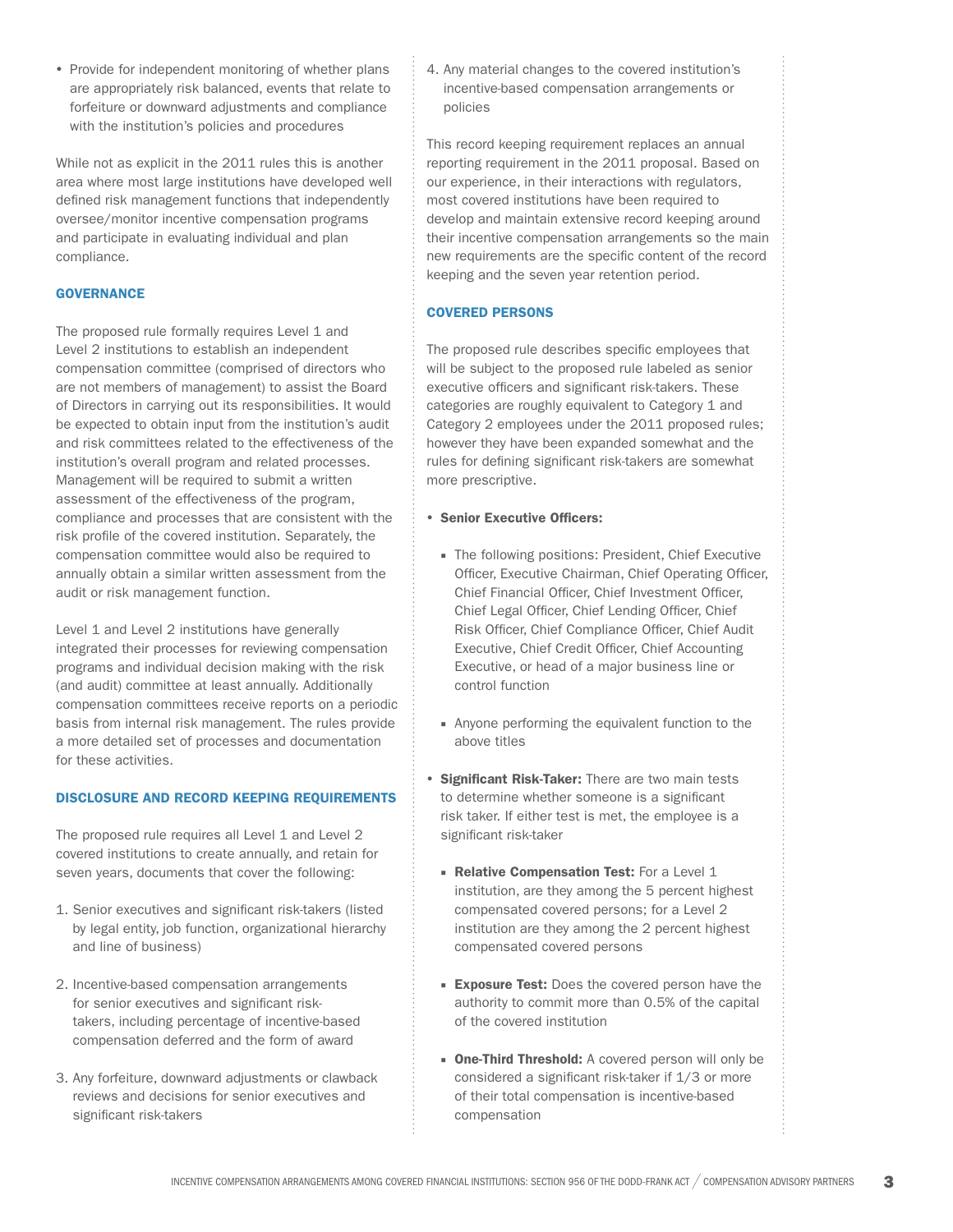We suspect that many covered institutions will find that their current list of Category 2 employees has significant overlap with who will ultimately be considered significant risk-takers. However, organizations that have spent the past few years developing rigorous criteria for identifying Category 2 employees may find it frustrating to have to comply with a new set of criteria, particularly since the new criteria appear to be more sweeping and less tailored to the nature of specific institutions' lines of business.

## DEFERRAL, FORFEITURE, DOWNWARD ADJUSTMENT AND CLAWBACK REQUIREMENTS

#### Deferral

The 2011 proposed guidance mandated covered institutions with more than \$50 billion assets to require executive officers to defer at least 50% of incentivebased compensation for at least three years. The new rule expands the deferral requirement in several ways:

• Deferral Percentages: Amounts deferred have been modified to apply to senior executives and significant risk-takers with required deferral percentages by institution and employee designation. The table below summarizes the requirements by type of institution, type of incentive and class of executive:

| LEVEL /<br><b>INCENTIVE TYPE</b> | <b>SENIOR</b><br><b>EXECUTIVE</b> | <b>SIGNIFICANT</b><br><b>RISK-TAKER</b> |
|----------------------------------|-----------------------------------|-----------------------------------------|
| Level 1 - Short-term             | 60% for at<br>least four years    | 50% for at<br>least four years          |
| Level $1 -$ Long-term            | 60% for at<br>least two years     | 50% for at<br>least two years           |
| Level 2 - Short-term             | 50% for at<br>least three years   | $40%$ for at<br>least three years       |
| Level 2 - Long-term              | 50% for at<br>least one year      | 40% for at<br>least one year            |

- Deferral Period: Deferrals cannot vest any faster than a pro rata basis over the full deferral period (i.e., for a Level 1 Senior Executive, the deferral of a shortterm incentive cannot vest any faster that 25% per year over the four anniversaries of the award date; for a long term award deferral commences at the end of the performance period)
- Form of Deferral: Under the proposed rules, incentive based compensation will be deferred in cash and equity like instruments. While the rules do not propose specific percentages for each form they expect a degree of balance between the two. The

rules are specific as to how much incentive based compensation can be deferred in the form of stock options.

- Stock Options: Under the proposed rules, stock options cannot represent more than 15% of the total incentive compensation used to meet the minimum required deferred compensation awarded for that period
- Acceleration of Deferrals: Level 1 and Level 2 covered institutions are prohibited from accelerating deferrals in any circumstances other than the death or disability of the covered person (i.e., no ability to accelerate upon other termination scenarios as is common today)

The more challenging aspects of the new requirements will be the mandatory deferral of both cash and equity in proportionate amounts, long-term performance plan payouts and the prohibition of the acceleration of deferrals. Companies may reconsider the amount of deferred compensation delivered in long-term performance plans if the new rules remain in place, as it will potentially diminish the value associated with plans due to the longer vesting period and increase the complexity of compensation programs. Many of these plans among Level 1 institutions have only recently been adopted and are well-received by long term investors. In addition, it is a fairly common practice to accelerate payouts of deferred compensation upon a termination of employment following a change in control or other termination scenarios (e.g., involuntary termination without cause or retirement). We suspect there will be additional commentary on this provision and that many institutions will begin to reexamine their practices as a result of the new rule.

## FORFEITURE AND DOWNWARD ADJUSTMENT

Under the new proposed rules, the guidance has defined two new terms for practices that have been developed over the past few years as covered institutions have worked to comply with the 2011 proposed guidance:

- Forfeiture: A reduction of the amount of deferred incentive-based compensation that has been awarded but not yet vested.
- Downward Adjustment: A reduction of the incentivebased compensation not yet awarded to a covered person for a performance period that has already begun

Under the proposed rules all deferred incentive-based compensation will be subject to forfeiture and all not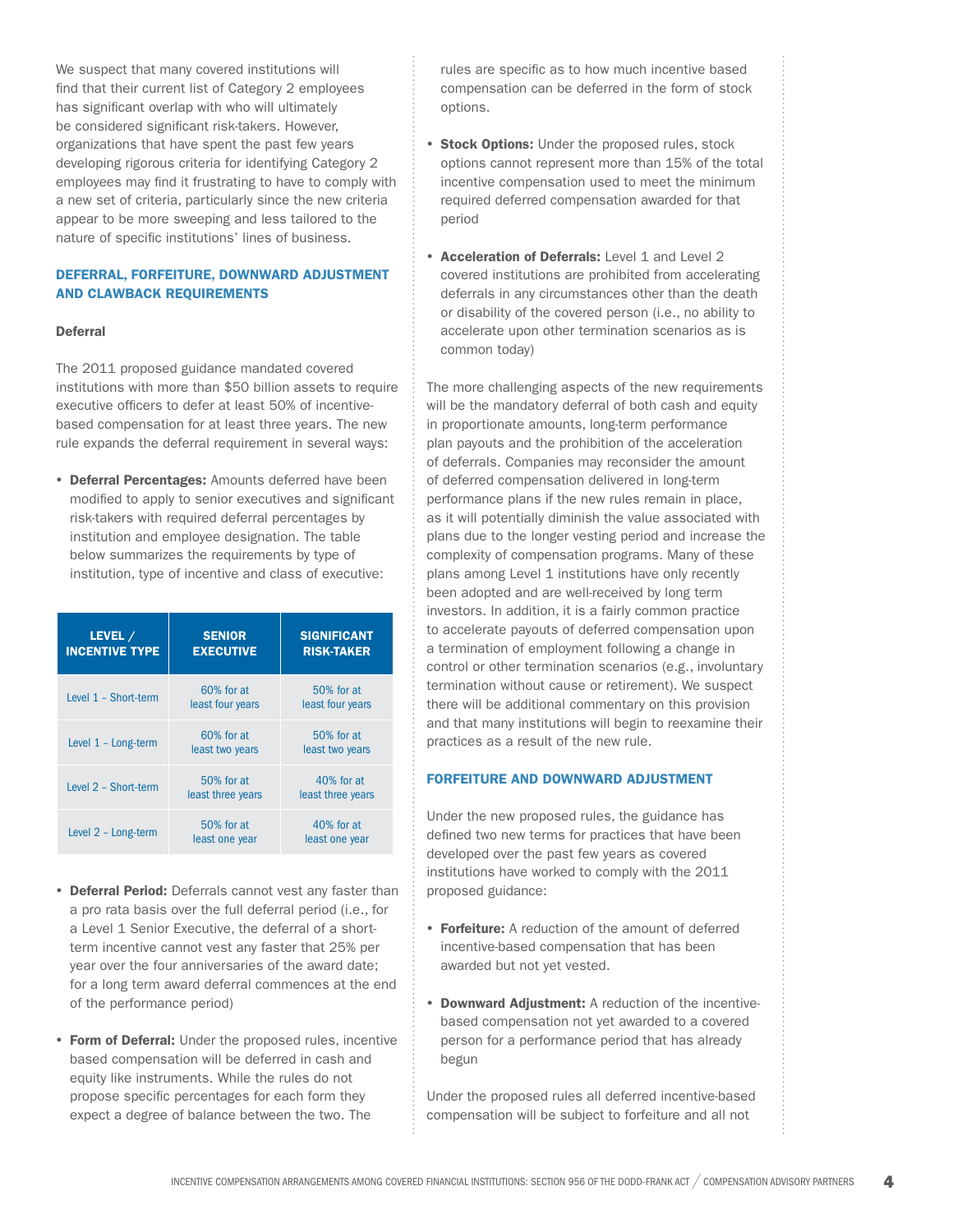yet awarded incentive-based compensation will be subject to downward adjustment under the following circumstances:

- Poor financial performance attributable to a significant deviation from the covered institution's risk parameters set forth in the covered institution's policies and procedures;
- Inappropriate risk-taking, regardless of the impact on financial performance;
- Material risk management or control failures;
- Non-compliance with statutory, regulatory or supervisory standards resulting in enforcement or legal action brought by a federal or state regulator or agency, or a requirement that the covered institution report a restatement of a financial statement to correct a material error; and
- Other aspects of conduct or poor performance as defined by the covered institution

Under the proposal, the covered institution can exercise discretion in determining how much, if any, of an award will be impacted by the forfeiture or downward adjustment. However, in the proposal, there are specific factors that should be considered in making the determination, including the intent of the covered person, the covered person's responsibility or awareness of the circumstances around the triggering event, actions that could have been taken to prevent the triggering event, the financial and reputational impact of the event, the cause of the events and any other relevant information related to the event, including past behavior of the covered person.

Based on our experiences with covered institutions, we expect this portion of the rule to be straightforward to comply with as most organizations have developed rigorous processes to cover forfeiture and downward adjustments over the past few years.

## **CLAWBACK**

The 2011 proposed guidance did not require clawbacks. Under the new rule, there will be a clawback provision covering any incentive compensation (cash and equity) for seven years from the time that the award vests. This would mean that some forms of deferred compensation could potentially be subject to clawback for more than ten years from the date that they were originally awarded. The clawback will apply to a current or former senior executive officer or significant risk-taker. While the time-frame for the new provision is long in duration, the triggering events for a clawback

are described more narrowly than the events that would trigger a review for forfeiture or downward adjustment. Specifically, the triggering events for a clawback are defined as:

- 1. Misconduct that resulted in significant financial or reputational harm to the covered institution;
- 2. Fraud;
- 3. Intentional misrepresentation of information used to determine the senior executive officer's or significant risk-taker's incentive-based compensation.

This is one of the most significant changes included in the new proposal and is likely to result in significant comment. While it will be hard to argue with the triggering events, the time-frame for the clawback provision may create challenges in implementation and may create anxiety among covered employees.

# ADDITIONAL PROHIBITIONS

While the bulk of the proposed rule is spent discussing the institutions covered, the individuals subject to the deferral requirements, the form of the deferral, forfeiture, downward adjustment and clawback requirements; there are some additional aspects of the rule that will be of interest to institutions and may have significant impact on compensation design.

## **HEDGING**

The proposed rule will prohibit covered institutions from purchasing hedging instruments on behalf of covered persons. As a practical matter, many financial institutions go further than this as they prohibit executives from engaging in hedging activities on their own behalf.

# MAXIMUM INCENTIVE-BASED COMPENSATION OPPORTUNITY (ALSO REFERRED TO AS LEVERAGE)

Over the course of the last five years since the original guidance was provided, regulators have raised concerns with covered institutions over the degree of leverage in short-term and long-term incentive compensation arrangements. While many companies had incentive compensation arrangements with upside leverage of 200% of the target incentive opportunity when the 2011 rules were issued, most now have upside leverage of either 150% of target or 125% of target for their formulaic incentive-based compensation arrangements. The new proposed rule explicitly limits the upside leverage allowed for Level 1 and Level 2 institutions: